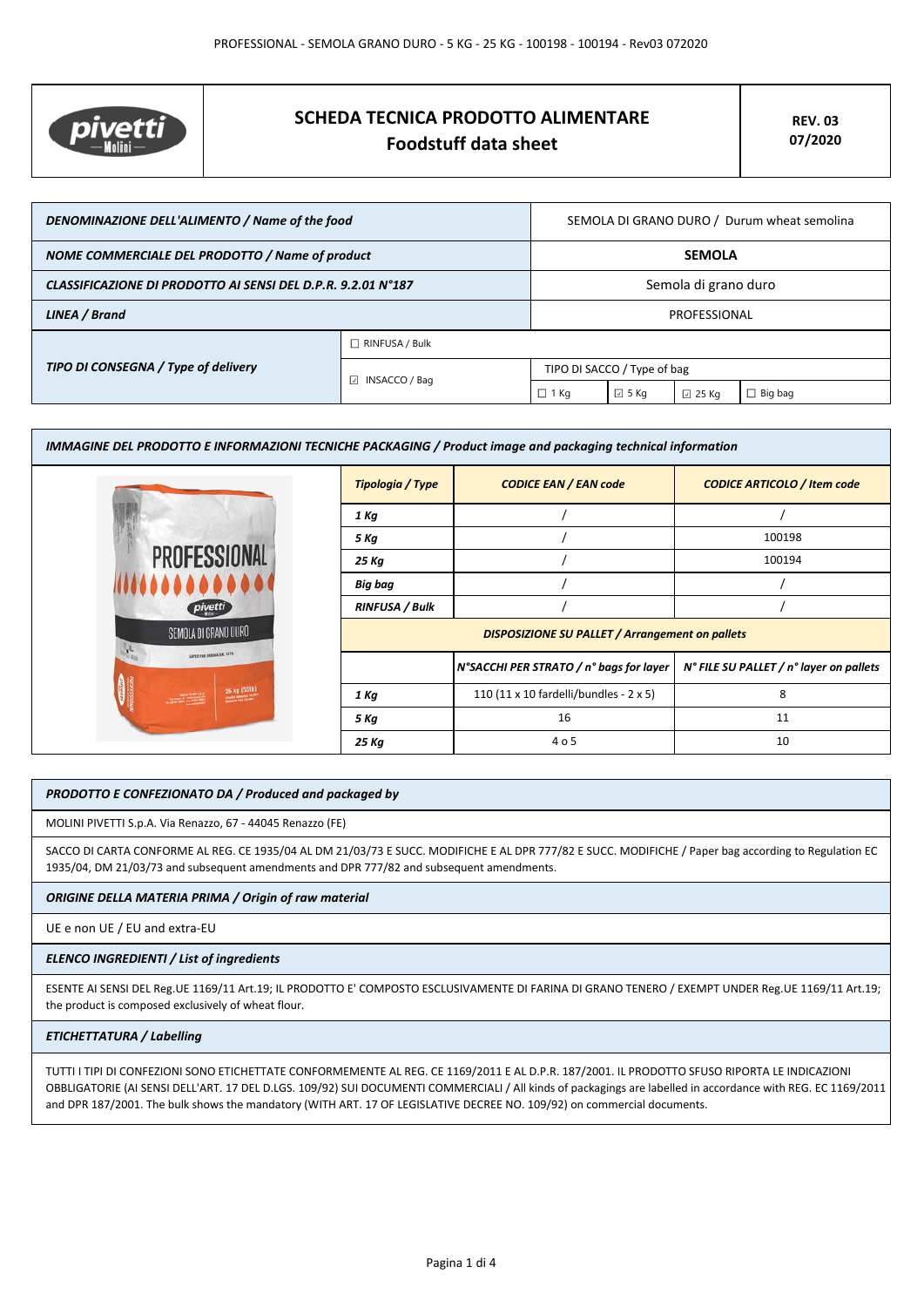| CARATTERISTICHE CHIMICO - FISICHE E REOLOGICHE / Chemical - physical and rheological characteristics |                                                           |                                             |                                      |
|------------------------------------------------------------------------------------------------------|-----------------------------------------------------------|---------------------------------------------|--------------------------------------|
| <b>PARAMETRI / Parameters</b>                                                                        | <b>UNITA' DI</b><br><b>MISURA</b> /<br>Unit of<br>measure | <b>VALORE MIN /</b><br><b>Minimum value</b> | <b>VALORE MAX / Maximum</b><br>value |
| UMIDITA' (Reg. CEE n° 1470/68) / Humidity                                                            | %                                                         | 13,5                                        | 15,5                                 |
| PROTEINE (Metodo Kieldhal N x 5,70) Protein (Kieldhal method N x 5,70)                               | % s/s                                                     | 12                                          |                                      |
| MINERALI / Minerals                                                                                  | % s/s                                                     |                                             | 0,9                                  |
| INDICE DI CADUTA HAGBERG / Falling Number (Perten method)                                            | Sec                                                       | 240                                         | 480                                  |
| PUNTA NERA (PN) - PUNTA ROSSA (PR) / black tip - red tip                                             | n°/dmq                                                    |                                             | $5$ (pn) - 25 (pr)                   |
| <b>GRANULOMETRIA / Granulometry</b>                                                                  |                                                           |                                             |                                      |
| <b>SETACCL</b> / Sieves<br>$T$ OLLERANZA (VALORE %) / $T$ ollerançe (%)                              |                                                           |                                             |                                      |

| <b>SETACCI / Sieves</b>                             | TOLLERANZA (VALORE %) / Tollerance (%)                                    |
|-----------------------------------------------------|---------------------------------------------------------------------------|
| R.V. 500 µm                                         | 5±2                                                                       |
| R.V. 312 µm                                         | $40 \pm 5$                                                                |
| R.V. 212 µm                                         | $20 \pm 5$                                                                |
| R.V. 180 um                                         | 5±2                                                                       |
| P.V. 180 µm                                         | $28 \pm 5$                                                                |
| PROPRIETA' ORGANOLETTICHE / Organoleptic properties |                                                                           |
| COLORE / Colour                                     | GIALLO CHIARO TIPICO / Typical yellow                                     |
| ODORE / Aroma & Flavor                              | <b>GRADEVOLE E NATURALE / Pleasant and natural</b>                        |
| ASPETTO / Appearance                                | POLVERE / Granular powder                                                 |
| PERCEZIONE AL TATTO / Perception to the touch       | SCORREVOLE, OMOGENEA E PRIVA DI GRUMI / Sliding,<br>homogenous, lump-free |

| <b>CONTAMINANTI / Contaminants</b>                                                                                               |                                                           |                                                                                     |  |
|----------------------------------------------------------------------------------------------------------------------------------|-----------------------------------------------------------|-------------------------------------------------------------------------------------|--|
| <b>PARAMETRI / Parameters</b>                                                                                                    | <b>UNITA' DI</b><br><b>MISURA</b> /<br>Unit of<br>measure | <b>VALORE MASSIMO CONSENTITO PER LEGGE /</b><br><b>Maximum value allowed by law</b> |  |
| CHIMICO - FISICI / Chemical - physical                                                                                           |                                                           |                                                                                     |  |
| RESIDUI PESTICIDI (ORGANOFOSFORATI, CLORURATI, PIRETROIDI) / Residual pesticides<br>(organophosphates, chlorinated, Pyrethroids) | $\mu$ g / Kg                                              | ENTRO I LIMITI DI LEGGE / legal limits                                              |  |
| AFLATOSSINE B1 / Aflatoxin B1                                                                                                    | $\mu$ g / Kg                                              | < 2.0                                                                               |  |
| AFLATOSSINE (B1, B2, G1, G2) / Aflatoxin B1-B2-G1-G2                                                                             | $\mu$ g / Kg                                              | < 4.0                                                                               |  |
| OCRATOSSINA A / Ochratoxin A                                                                                                     | $\mu$ g / Kg                                              | < 3,0                                                                               |  |
| ZEARALENONE / Zearalenone                                                                                                        | $\mu$ g / Kg                                              | < 75                                                                                |  |
| DEOSSIVALENOLO (DON) / Vomitoxin (DON)                                                                                           | $\mu$ g / Kg                                              | < 750                                                                               |  |
| <b>PIOMBO</b>                                                                                                                    | mg / Kg                                                   | < 0,20                                                                              |  |
| CADMIO                                                                                                                           | mg / Kg                                                   | < 0.10                                                                              |  |
| MICROBIOLOGICI / Microbiological                                                                                                 |                                                           |                                                                                     |  |
| CONTA BATTERICA TOTALE (CBT) / Total Plate Count                                                                                 | U.F.C. / g                                                | < 100000                                                                            |  |
| COLIFORMI TOTALI / Total coliforms                                                                                               | U.F.C. / g                                                | < 500                                                                               |  |
| LIEVITI / Yeasts                                                                                                                 | U.F.C. / g                                                | < 1500                                                                              |  |
| MUFFE/Molds                                                                                                                      | U.F.C. / g                                                | < 1500                                                                              |  |
| ESCHERICHIA COLI / Escherichia coli                                                                                              | U.F.C. / g                                                | < 10                                                                                |  |
| SALMONELLA / Salmonella                                                                                                          | U.F.C. / g                                                | <b>ASSENTE / Absent</b>                                                             |  |
| FRAMMENTI DI INSETTO (METODO AOAC) / Filth Test                                                                                  |                                                           |                                                                                     |  |
| FRAMMENTI DI INSETTO / Fragments of insect                                                                                       | $n^{\circ}$ / 50 g                                        | < 50                                                                                |  |
| PELI DI RODITORE / Rodent hairs                                                                                                  | $n^{\circ}$ / 50 g                                        | ASSENTE / Absent                                                                    |  |

*SOSTANZE O PRODOTTI CHE PROVOCANO ALLERGIE O INTOLLERANZE / Substances or products causing allergies or intolerances*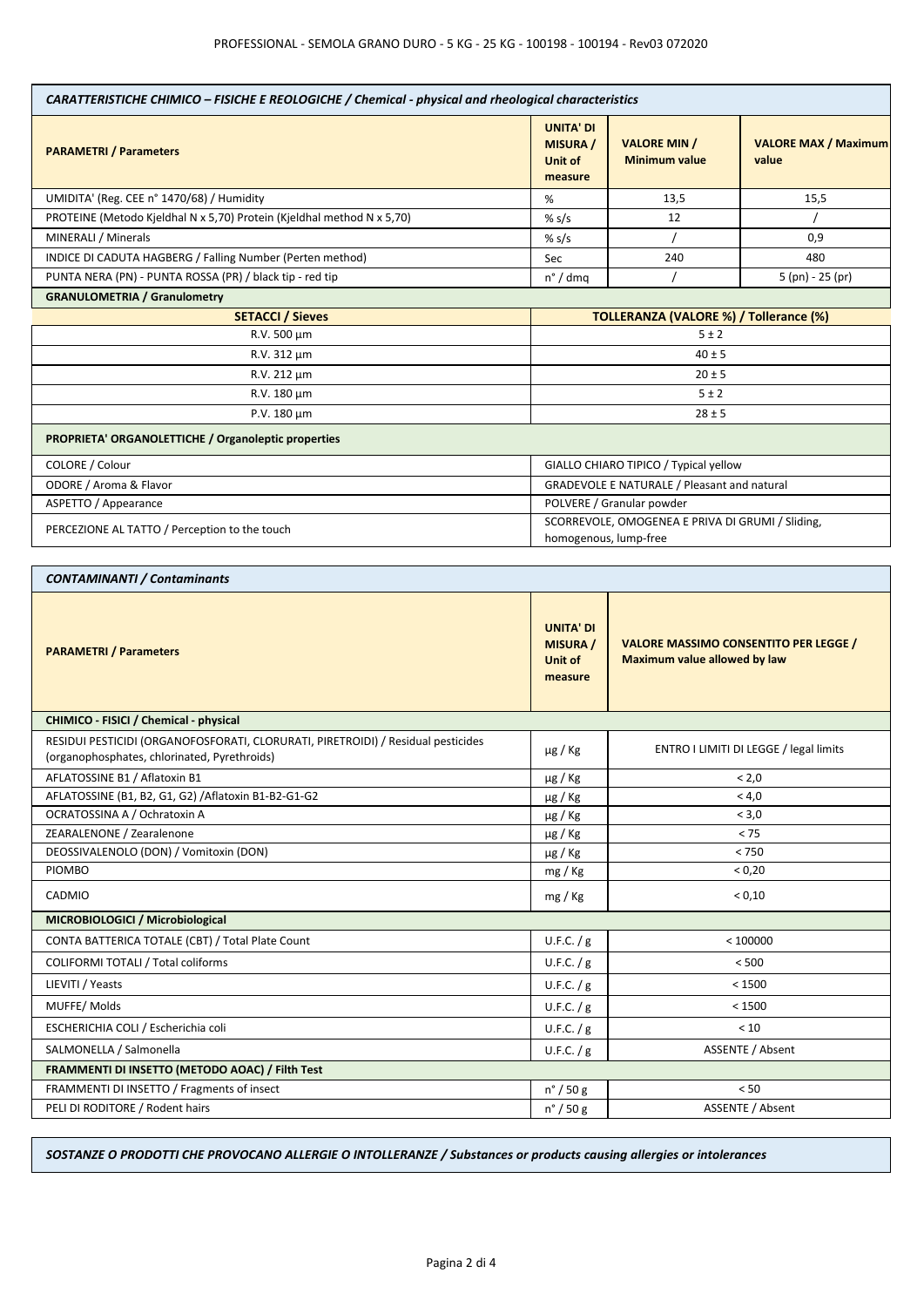| SOSTANZE O PRODOTTI CHE PROVOCANO ALLERGIE O INTOLLERANZE - Reg. UE 1169/11 Art.<br>21 e Allegato II / Substances or products causing allergies or intolerances - Reg. UE 1169/11<br>Art. 21 e Annex II                                                                                                                                                                                                                                                                                                                                                                                                                                                                                                                            | <b>PRESENTE NEL</b><br><b>PRODOTTO / Inside the</b><br>product | <b>PRESENZA EVENTUALE E NON</b><br><b>INTENZIONALE (CONTAMINAZIONE</b><br><b>CROCIATA) / Possible and</b><br>unintentional presence (cross-<br>contamination) |
|------------------------------------------------------------------------------------------------------------------------------------------------------------------------------------------------------------------------------------------------------------------------------------------------------------------------------------------------------------------------------------------------------------------------------------------------------------------------------------------------------------------------------------------------------------------------------------------------------------------------------------------------------------------------------------------------------------------------------------|----------------------------------------------------------------|---------------------------------------------------------------------------------------------------------------------------------------------------------------|
| Cereali contenenti glutine: grano (farro e grano khorasan), segale, orzo, avena o i loro ceppi ibridati e prodotti derivati /<br>Cereal containing gluten, namely: wheat (such as spelt and khorasan wheat), rye, barely, oats or their hybridised strains,<br>and products thereof                                                                                                                                                                                                                                                                                                                                                                                                                                                | SI (grano)/ yes (wheat)                                        | NO / no                                                                                                                                                       |
| Crostacei e prodotti a base di crostacei / Crustaceans and products thereof                                                                                                                                                                                                                                                                                                                                                                                                                                                                                                                                                                                                                                                        | NO / no                                                        | NO / no                                                                                                                                                       |
| Uova e prodotti a base di uova / Eggs and products thereof                                                                                                                                                                                                                                                                                                                                                                                                                                                                                                                                                                                                                                                                         | NO/no                                                          | NO/no                                                                                                                                                         |
| Pesce e prodotti a base di pesce / Fish and products thereof                                                                                                                                                                                                                                                                                                                                                                                                                                                                                                                                                                                                                                                                       | NO / no                                                        | NO / no                                                                                                                                                       |
| Arachidi e prodotti a base di arachidi / Peanuts and products thereof                                                                                                                                                                                                                                                                                                                                                                                                                                                                                                                                                                                                                                                              | NO/no                                                          | NO/no                                                                                                                                                         |
| Soia e prodotti a base di soia / Soybeans and products thereof                                                                                                                                                                                                                                                                                                                                                                                                                                                                                                                                                                                                                                                                     | NO / no                                                        | SI (soia) / Yes (soy)                                                                                                                                         |
| Latte e prodotti a base di latte (incluso il lattosio) / Milk and products thereof                                                                                                                                                                                                                                                                                                                                                                                                                                                                                                                                                                                                                                                 | NO/no                                                          | NO/no                                                                                                                                                         |
| Frutta a guscio, vale a dire: mandorle (Amygdalus communis L.), nocciole (Corylus avellana), noci (Juglans regia), noci di<br>acagiù (Anacardium occidentale), noci di pecan [Carya illinoinensis (Wangenh.) K. Koch], noci del Brasile (Bertholletia<br>excelsa), pistacchi (Pistacia vera), noci macadamia o noci del Queensland (Macadamia ternifolia), e i loro prodotti / Nuts,<br>namely: almonds (Amygdalus communis L.), hazelnuts (Corylus avellana), walnuts (Juglans regia), cashews (Anacardium<br>occidentale), pecan nuts (Carya illinoinensis (Wangenh.) K. Koch), Brazil nuts (Bertholletia excelsa), pistachio nuts<br>(Pistacia vera), macadamia or Queensland nuts (Macadamia ternifolia), and products thereof | NO / no                                                        | NO / no                                                                                                                                                       |
| Sedano e prodotti a base di sedano / Celery and products thereof                                                                                                                                                                                                                                                                                                                                                                                                                                                                                                                                                                                                                                                                   | NO / no                                                        | NO / no                                                                                                                                                       |
| Senape e prodotti a base di senape / Mustard and products thereof                                                                                                                                                                                                                                                                                                                                                                                                                                                                                                                                                                                                                                                                  | NO / no                                                        | NO / no                                                                                                                                                       |
| Semi di sesamo e prodotti a base di semi di sesamo / Sesame Seeds and products thereof                                                                                                                                                                                                                                                                                                                                                                                                                                                                                                                                                                                                                                             | NO/no                                                          | NO/no                                                                                                                                                         |
| Frutta a guscio: mandorle, nocciole, noci comuni ecc e prodotti derivati / Tree Nuts                                                                                                                                                                                                                                                                                                                                                                                                                                                                                                                                                                                                                                               | NO / no                                                        | NO / no                                                                                                                                                       |
| Anidride solforosa e solfiti in concentrazioni superiori a 10 mg/Kg o 10 mg/litro in termini di SO2 / Sulphur dioxide and<br>sulphites at concentrations of more than 10 mg/Kg or 10 mg/litre in terms of the total SO2                                                                                                                                                                                                                                                                                                                                                                                                                                                                                                            | NO / no                                                        | NO / no                                                                                                                                                       |
| Lupini e prodotti a base di lupini / Lupin and products thereof                                                                                                                                                                                                                                                                                                                                                                                                                                                                                                                                                                                                                                                                    | NO / no                                                        | NO / no                                                                                                                                                       |
| Molluschi e prodotti a base di molluschi / Molluscs and products thereof                                                                                                                                                                                                                                                                                                                                                                                                                                                                                                                                                                                                                                                           | NO / no                                                        | NO / no                                                                                                                                                       |

| <b>DURATA DEL PRODOTTO / Shelf Life</b>                                                                                                                     |                                                                                |  |
|-------------------------------------------------------------------------------------------------------------------------------------------------------------|--------------------------------------------------------------------------------|--|
| <b>PRODOTTO / Product</b>                                                                                                                                   |                                                                                |  |
| IN SACCO DA 25 Kg / For bag of 25 Kg                                                                                                                        | 270 GIORNI DALLA DATA DI CONFEZIONAMENTO / 270 days from the date of packaging |  |
| IN SACCO DA 1 E 5 Kg / For bag of 1 and 5 Kg                                                                                                                | 365 GIORNI DALLA DATA DI CONFEZIONAMENTO / 365 days from the date of packaging |  |
| <b>RINFUSA / Bulk</b>                                                                                                                                       | 180 GIORNI DALLA DATA DI MACINAZIONE / 180 days from the date of milling       |  |
| <b>MODALITA' DI CONSERVAZIONE / Storage conditions</b>                                                                                                      |                                                                                |  |
| DA CONSERVARE IN LUOGO FRESCO ED ASCIUTTO (temp. 18-25 C° umidità ≤ 60%) /<br>Store in a cool and dry place (temp. 18-25 $C^{\circ}$ humidity $\leq 60\%$ ) |                                                                                |  |